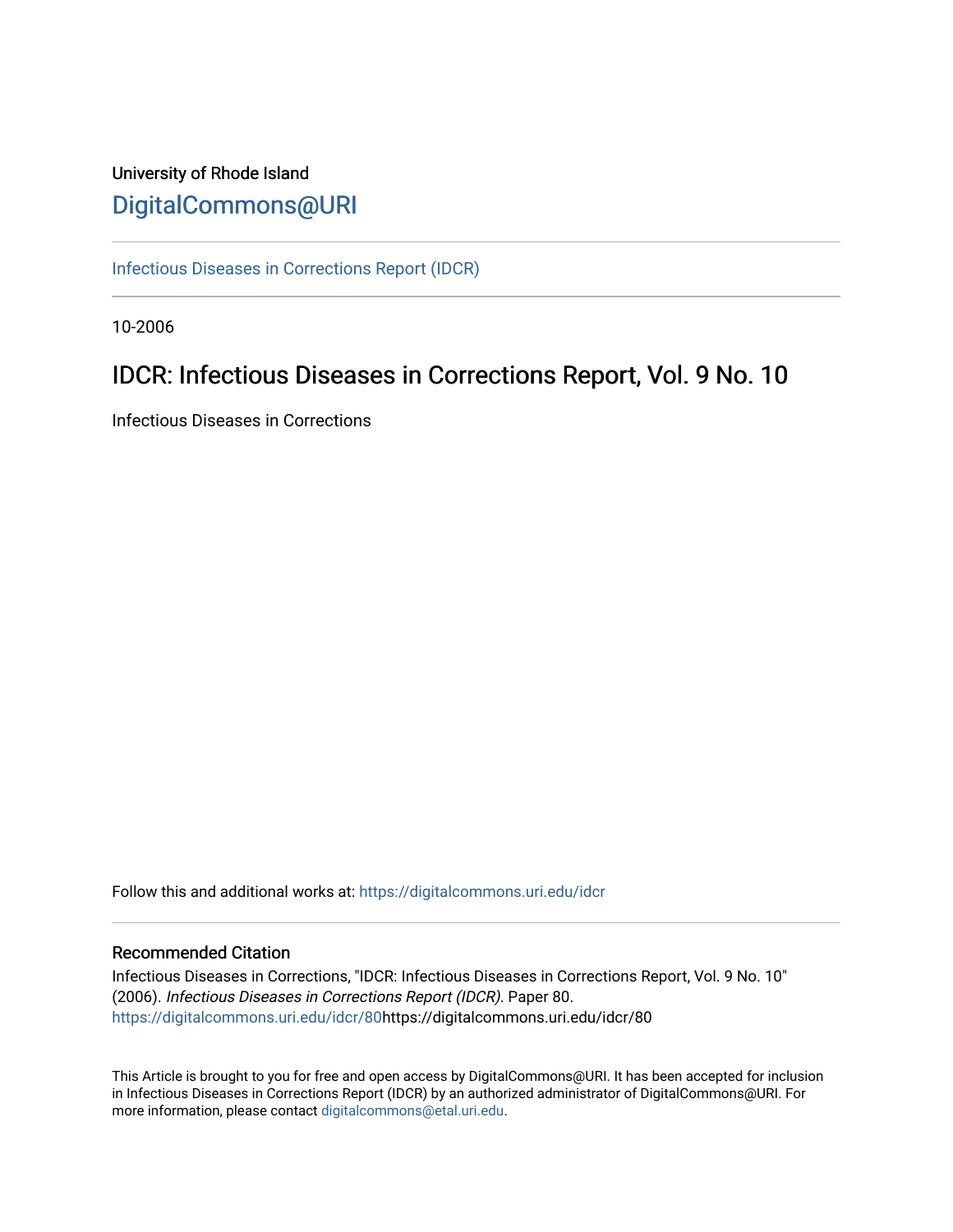

## **FORMERLY HEPP Report**

Oct/Nov 2006 Vol. 9, Issue 10

# **INFECTIOUS DISEASES IN CORRECTIONS REPORT JOINTLY SPONSORED BY MEDICAL EDUCATION COLLABORATIVE, INC.**

## **ABOUT IDCR**

*IDCR, a forum for correctional problem solving, targets correctional physicians, nurses, administrators, outreach workers, and case managers. Published monthly and distributed by email and fax, IDCR provides up-to-the moment information on HIV/AIDS, hepatitis, and other infectious diseases, as well as efficient ways to administer treatment in the correctional environment. Continuing Medical Education credits are provided by Medical Education Collaborative (MEC). This activity is jointly sponsored by IDCR and Medical Education Collaborative (MEC). IDCR is distributed to all members of the Society of Correctional Physicians (SCP) within the SCP publication, CorrDocs (www.corrdocs.org).*

*IDCR and AAHIVM have united to improve the quality of health care delivery in the nation's correctional facilities by leveraging the knowledge, experience and resources of two diverse and accomplished groups of HIV and correctional health care experts.* 

**EXECUTIVE EDITOR Anne S. De Groot, MD** *Associate Professor of Medicine (Adjunct) Brown Medical School*

> **CHIEF EDITOR David A. Wohl, MD** *Associate Professor of Medicine University of North Carolina AIDS Clinical Research Unit*

**DEPUTY EDITORS Joseph Bick, MD** *Chief Medical Officer, California Medical Facility, California Department of Corrections*

> **Renee Ridzon, MD** *Consultant*

## **SUPPORTERS**

*IDCR is grateful for the support of the following companies through unrestricted educational grants:*

*Major Support: Abbott Laboratories and Roche Pharmaceuticals.* 

*Sustaining: Pfizer Inc., Gilead Sciences, Inc., GlaxoSmithKline, Merck & Co., Schering-Plough, and Boehringer Ingelheim*

## **PANDEMIC FLU PREPAREDNESS AND RESPONSE IN CORRECTIONS FACILITIES**

*Rachel D. Schwartz, PhD Institute for Biosecurity Saint Louis University School of Public Health*

*Disclosures:* Research Grant: Roche Pharmaceuticals

### **Introduction**

**IDCR** 

In 2003, one person in China and three in neighboring Vietnam became infected with Avian Influenza (H5N1). All died. Last year, 95 human cases with 41 deaths from Avian influenza were reported to the World Health Organization (WHO), and already this year, there have been 94 cases with 63 deaths in Africa and Asia including Turkey and Azerbaijan. Although the total number of cases has been low, and transmission has been primarily from animal to human, the high mortality rate and lack of effective treatments or vaccines for Avian influenza (H5N1) have fanned concerns that the virus could mutate to become transmittable between humans, and wreak the kind of worldwide devastation caused by the 1918-1919 Spanish Influenza pandemic - a global outbreak that caused approximately 50 million deaths worldwide, and created socio-economic and political havoc.

The historical pattern of pandemic influenza cycling suggests that it is not a matter of if, but when, the next pandemic will emerge and some experts worry that H5N1 or a similar virus will be responsible. The potential threat of a global influenza pandemic has triggered efforts to increase outbreak surveillance, preparedness and response planning, as well as the research and development of therapeutic interventions. In the US many state and local institutions, hospitals, schools, utilities, corporations, communities and families are receiving support and tailored information to assist them in developing procedures to prepare for widespread influenza yet, to date, the unique issues of correctional institutions have largely been ignored.

Currently, over 9 million people are held in penal institutions throughout the world, with over 2 million in the  $US<sup>1</sup>$  Rather than being insular and isolated, the populations of both jails and prisons are dynamic with inmates frequently entering and leaving these facilities. The fluidity of movement of individuals between correctional facilities and their communities can have serious public health implications were pandemic influenza to strike. Within the confined facilities of a jail or prison it is not difficult to image how the entry of even a single person, inmate or staff, incubating highly infectious pandemic influenza could spark a devastating outbreak akin to the lethal waves of influenza that spread among the barracks of soldiers in the early twentieth century.

With so much at stake, and so many variations in types of correctional facilities, flexibility in planning for pandemic influenza is critical as each jail and prison must adapt responses to their own specific circumstances, while taking advantage of the strategies that apply to all. In this paper we consider some of the unique issues faced by correctional facilities in their efforts to plan for pandemic preparedness and response. We examine the physical and social make-up of the inmate population; access to medications, including antivirals and vaccines; surveillance and reporting; access to hospitals and medical facilities; infection control and containment; and staff absenteeism.

#### **The incarcerated population at risk**

Many incarcerated persons may be at relatively higher risk for influenza infection. According to the American College of Physicians (2001), the incarcerated population is disproportionately made up of members of vulnerable and underserved groups and is primarily male, minority, and younger adult but with a growing number of elderly inmates. Many inmates suffer from immunological and infectious diseases including HIV/AIDS, Hepatitis C Virus infection, tuberculosis and others.2 Drug resistance is a growing problem (e.g. multi-drug resistant TB, methi-

## *Continued on page 3*

| What's Inside                                             |       |
|-----------------------------------------------------------|-------|
|                                                           |       |
|                                                           |       |
|                                                           | pg 5  |
|                                                           |       |
| Save The Dates <b>Constitution</b> pg 9                   |       |
| News & Reviews <b>Engineer Act &amp; Reviews</b>          | pg 9  |
| Self-Assessment Test <b>Election Self-Assessment</b> Test |       |
|                                                           | pa 11 |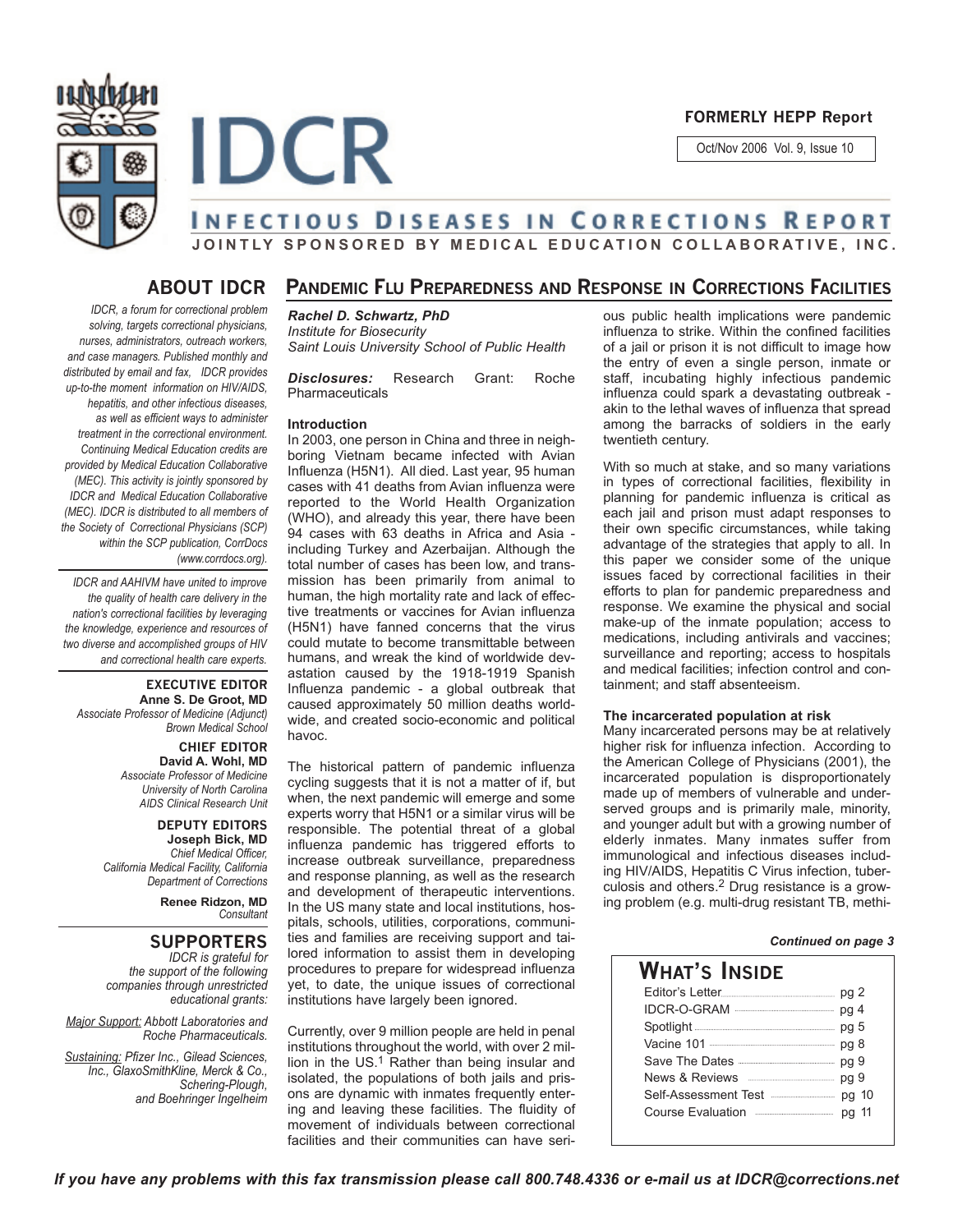# **LETTER FROM THE EDITOR**

Dear Corrections Colleagues,

As winter approaches, the near ubiquity of cold and flu symptoms reminds us all how easily infections may spread from person to person; in correctional medicine, the challenge to prevent an outbreak of communicable disease is that much greater. Close living quarters, community food preparation, and shared cleaning and toiletry facilities put inmates at greater risk for rapid spread of viral infections. This issue of IDCR focuses on preparing for pandemic flu in a correctional setting, controlling the spread of varicella zoster virus (VZV) infection, and includes the recently updated *MMWR* guidelines for adult vaccinations.

In her article focusing on pandemic flu in corrections, Rachel Schwartz introduces key concepts to help prepare for pandemic flu in a prison environment. Though important for any community, the advance development of specific plans to deal with a pandemic flu outbreak are crucial to maintaining the viability of a correctional facility, its staff, and its inmate population. The author outlines elements of preparedness unique to a correctional environment; these include increased surveillance of potential cases at commitment, the designation of specific areas which may serve as isolation and/or quarantine space in the throes of an outbreak, and the need to work closely with security personnel to formulate practical guidelines individualized to each facility. Such plans must be integrated into each facility's emergency response plan and should be adaptable to other potential infectious outbreaks (e.g. previous SARS experiences).

Joseph Bick's article updates us on important advances in the control of VZV. Vaccinations are available to protect against primary varicella and also to booster the immune system to minimize the development of zoster in those who had been previously infected. Cases of varicella in a correctional facility often incite fear among staff and inmates. Bick argues that an active employee immunization program including VZV helps minimize the crisis. This illuminates the facet of correctional medicine involved in protecting our staff.

*MMWR* recently published new guidelines for adult immunizations, including important recommendations especially relevant to inmate populations. The development of the human papillomavirus (HPV) vaccine has the potential to significantly decrease the cases of cervical cancer seen among our female inmates. Inmates have higher rates of sexually transmitted infections, including HPV, than the general population, and therefore will benefit from this vaccine series, which is recommended for women through 26 years of age. Also relevant to incarcerated populations is the new recommendation of including a pertussis component with tetanus vaccine. Pertussis can be spread easily in a facility such as a prison, where someone with a chronic cough can be contagious for a prolonged period of time prior to diagnosis. This vaccine should be encouraged among staff and inmates.

This issue will hopefully assist in developing key infection control programs in correctional facilities a pandemic flu plan and an active immunization program. Please contact me at michael.poshkus@doc.ri.gov with any questions or if you wish to share your individualized plans. I look forward to your responses.

Sincerely,

Michael T. Poshkus, M.D. Medical Program Director, RI Department of Corrections Assistant Clinical Professor, Infectious Disease Division, Brown University

# **Subscribe to IDCR**

Fax to **401-272-7562** for any of the following: *(please print clearly or type)*

Yes, I would like to add/update/correct (circle one) my contact information for my complimentary subscription of IDCR fax/email newsletter.

Yes, I would like to sign up the following colleague to receive a complimentary subscription of IDCR fax/email newsletter.

Yes, I would like my IDCR to be delivered in the future as an attached PDF file in an email (rather than have a fax).

| CHECK ONE: |                                                                                                                                    |                                                              |  |
|------------|------------------------------------------------------------------------------------------------------------------------------------|--------------------------------------------------------------|--|
|            | $\circ$ Physician $\circ$ Physician Assistant<br>O Pharmacist O Medical Director/Administrator O HIV Case Worker/Counselor O Other | $\circ$ Nurse/Nurse Practitioner $\circ$ Nurse Administrator |  |
|            |                                                                                                                                    |                                                              |  |
|            |                                                                                                                                    |                                                              |  |
|            |                                                                                                                                    |                                                              |  |

## **Faculty Disclosure**

*\*Disclosures are listed at the beginning of the articles.*

The employees of Medical Education Collaborative have no financial relationships to disclose.

In accordance with the Accreditation Council for Continuing Medical Education Standards for Commercial Support, the faculty for this activity have been asked to complete Conflict of Interest Disclosure forms. Disclosures are listed at the end of articles.

> **Associate Editors** Rick Altice, MD *Yale University AIDS Program*

David Paar, MD *Associate Professor of Medicine, University of Texas, Medical Branch*

Dean Rieger, MD *Officer/Corporate Medical Director, Correct Care Solutions*

Karl Brown, MD, FACP *Infectious Disease Supervisor PHS-Rikers Island*

Ralf Jürgens *Consultant*

Joseph Paris, PhD, MD, FSCP, CCHP *Former Medical Director, Georgia Dept. of Corrections*

Lester Wright, MD, MPH *Chief Medical Officer, New York State Dept. of Correctional Services*

William Cassidy, MD *Associate Professor of Medicine, Louisiana State University Health Sciences Center*

Bethany Weaver, DO, MPH *Acting Instructor, Univ. of Washington, Center for AIDS and STD Research*

David Thomas, MD, JD *Professor and Chairman, Division of Correctional Medicine NSU-COM*

**Editorial Board** Neil Fisher, MD *Medical Director, Chief Health Officer, Martin Correctional Institute*

Lynn Taylor, MD *Assistant Professor of Medicine, Brown University School of Medicine, The Miriam Hospital*

Michael Poshkus, MD *Medical Program Director, Rhode Island Department of Corrections*

Louis Tripoli, MD, FACFE *Vice President of Medical Affairs, CMS Correctional Medical Services*

Josiah Rich, MD *Associate Professor of Medicine and Community Health Brown University School of Medicine*

> Steven F. Scheibel, MD *Regional Medical Director Prison Health Services, Inc*

Mary Sylla *Director of Policy and Advocacy, Center for Health Justice*

Barry Zack, MPH *Executive Director, Centerforce*

Eric Avery, MD *Associate Clinical Professor of Psychiatry University of Texas, Medical Branch*

Jim Montalto *The Corrections Connection*

**Layout** Jose Colon *The Corrections Connection*

**Distribution** Screened Images Multimedia

> **Managing Editor** Elizabeth Closson *IDCR*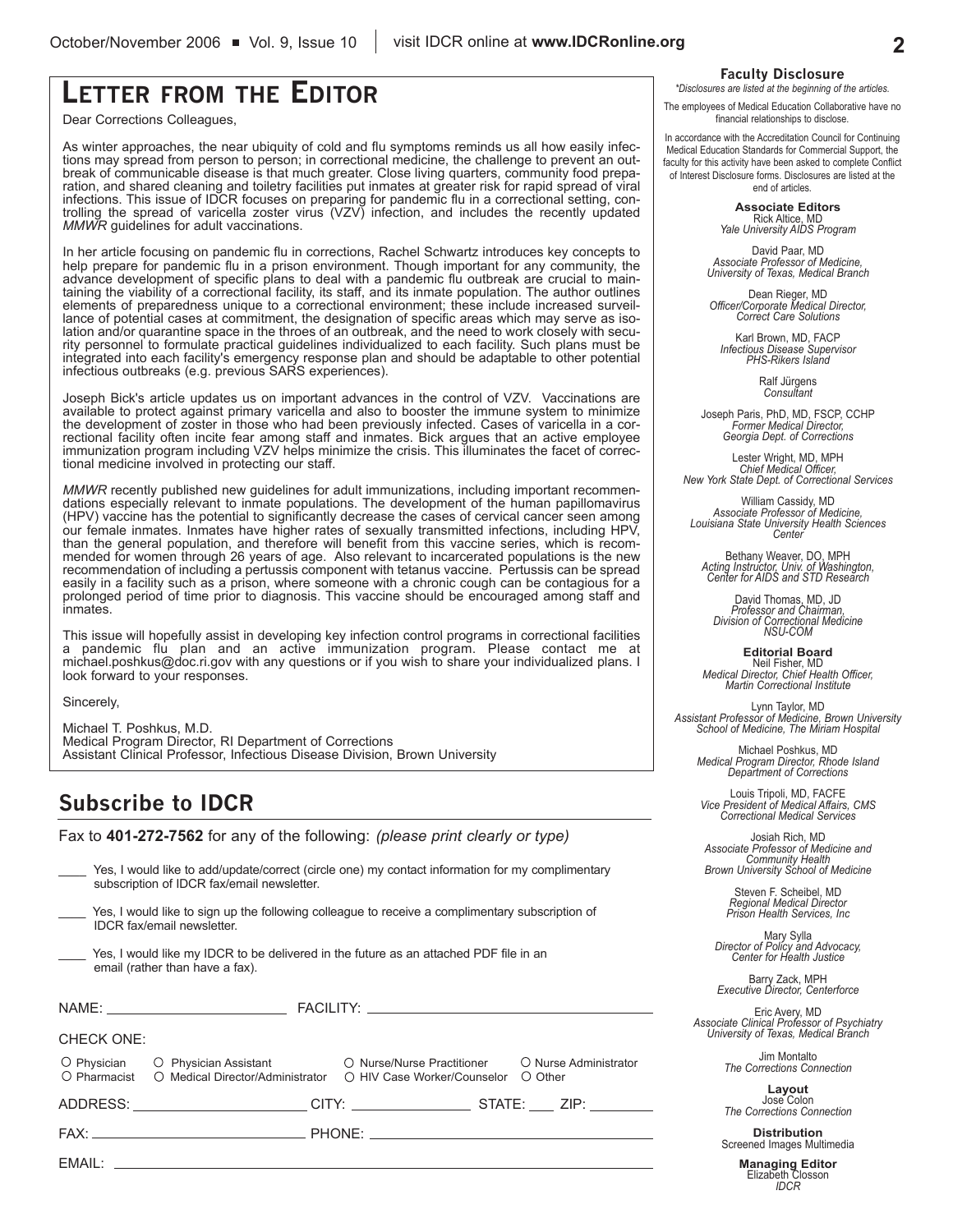## **PANDEMIC PREPAREDNESS...** *(continued from page 1)*

cillin-resistant Staphylococcus aureus), as are mental illness and a lack of consistent health care prior to entering and upon release from the corrections system.3

Scientific and historical evidence indicates that infectious disease outbreaks in such closed environments tend to be "explosive in nature, with high attack rates as well as significant morbidity and mortality 4," and that prison overcrowding - a serious problem in many facilities - is a major contributor to disease spread.<sup>5</sup> If, as most pandemic planners now posit, 30% of the general population is likely to contract pandemic influenza, it may be further assumed that incarcerated populations will suffer at least the same rate of infection or higher.

#### **Surveillance and reporting**

Successful infectious disease response is predicated upon effective surveillance and reporting. In the event of a rapidly spreading airborne viral infection, such as influen-



*H5N1 Avian Flu Virus Source: CDC*

za, accurate reporting of cases is essential to the mounting of appropriate public health responses. How well institutions such as correctional facilities, nursing homes, businesses, hospitals and schools will perform is unclear. There is particular concern that some jails and prisons are ill-prepared to quickly recognize and report an emerging influenza outbreak. In its July 2002 report, the National Institute of Justice and the National Commission on Correctional Health Care (NCCHC) note that of 41 state departments of corrections surveyed, "less than half…reported having data on the number of inmates with chronic diseases such as diabetes, asthma or hypertension." Furthermore, "few systems can measure the prevalence of communicable disease…" - information crucial in tracking the progress of disease and devising treatment strategies.

To meet this challenge prisons and jails must develop and enhance their surveillance capabilities. Essential elements include the education of medical personnel in disease recognition and reporting. Procedures detailing who within the correctional system should be contacted regarding suspected cases (and how this communication should be made) need to be formulated. Further, it should be made clear who in the system is responsible for alerting local and state authorities of suspected or confirmed cases.

#### **Access to hospital services and care**

Most pandemic influenza models assume that hospitals and other health care facilities will be ill-equipped to respond to a pandemic. Within a short time of the onset of the disease in the population, such centers will be overwhelmed by the influx of patients and by the high absentee levels among staff. In fact, Hick, Daniel, and O'Laughlin note that despite significant medical advances since the last pandemic (1968- 69), the decrease in inpatient beds, increased emergency department crowding, and contraction of intensive care unit bed capacity, staff and overall resources may lead to a situation in which "many patients of a modern pandemic may receive medical care similar to that provided to patients during the 1918 pandemic." 6,7

At a minimum, hospitals will be forced to institute altered standards of care, limiting or halting elective procedures, and resorting to triage systems in which treatment is given only to those most likely to survive.6 This will be especially important when shortages of ventilators and other acute care supplies develop, a likely scenario given that these are often required in the treatment of pandemic influenza cases.

These strains on the health care infrastructure will have implications for correctional facilities. Under such conditions, hospitals may be unlikely to accept patients from corrections facilities for treatment. Even if hospital transfer is an option, shortages of custody staff stretched thin by increased inmate hospitalization and illness among their own ranks would make it extremely difficult to provide the security needed to make patient transfers possible.

An additional concern is the possibility that in the event of pandemic influenza, inmates will be considered a relatively low priority in so far as allocation of preventative and therapeutic interventions that may be in short supply. Antivirals and vaccines may be rationed, and prisoners, despite their heightened risk for infection, are at risk for being passed over. Unfortunately, there is precedent for such discrimination: in light of a shortage of seasonal influenza vaccine for the general population, the governor of one state ordered vaccine supplies used in correctional facilities to be distributed instead to the general population, over the objections of prison authorities.

In order to help ensure that vaccine and medication supplies are available to inmate-patients, correctional authorities need to partner with government officials and explain to the relevant authorities (and the general populace) the individual and

public health justification for providing prisoners access to these medications and vaccines.

### **Treatment and containment strategies**

It is probable that in the setting of an overwhelmed health care system, most corrections authorities will need to assume care for sick inmates within their facilities. Each facility must prepare and exercise a plan that provides for the housing and care of sick inmates far beyond the present capacity of their infirmaries. The plan will have to take into account the possibility that quarantine may be necessary, requiring dedicated facilities and training in implementation for staff. Staff (including health care and custody) and inmates will also need training in basic hygiene, infection-containment and control measures. The use of personal protective equipment (PPE) must be enforced among staff and inmates (see *idcr-o-gram*).

Locking down correctional facilities for security or isolation/quarantine over a long stretch may not be necessary during a pandemic but in the case of sporadic outbreaks it is possible public health authorities will restrict movement into and out of correctional facilities. For example, health care workers in China and Canada were confined to their hospitals during the SARS outbreak. Some experts have also suggested that under such conditions, authorities may wish to retain all inmates until they are deemed healthy, regardless of release dates. It may also be necessary to institute mandatory quarantine of new inmates before they are introduced into the general population, or are moved between facilities.

#### **Absenteeism**

Recent research into pandemic response has led to estimates of 40% absenteeism as standard for populations who grow ill or stay home to care for others or protect themselves. In preparation, it will be crucial to develop some redundancy in staff (ideally at least 3 deep) so that if the warden is unavailable, a trained designee will be able to step in and carry out the warden's responsibilities effectively. In the case of health care workers, this will require crosstraining. Such plans are more likely to be successfully implemented during a time of need if they are outlined and explained to the staff ahead in advance.

Clearly, some absenteeism is unavoidable, given that staff will fall ill, as will family members who require care. The goal must therefore be to minimize absenteeism among the well, in part, by providing a safe working environment with the availability of PPE, and to encourage the return of those who have recovered from the disease (i.e. enforce 100% vaccine coverage to staff). Annual seasonal influenza vaccination drives among employees will help prepare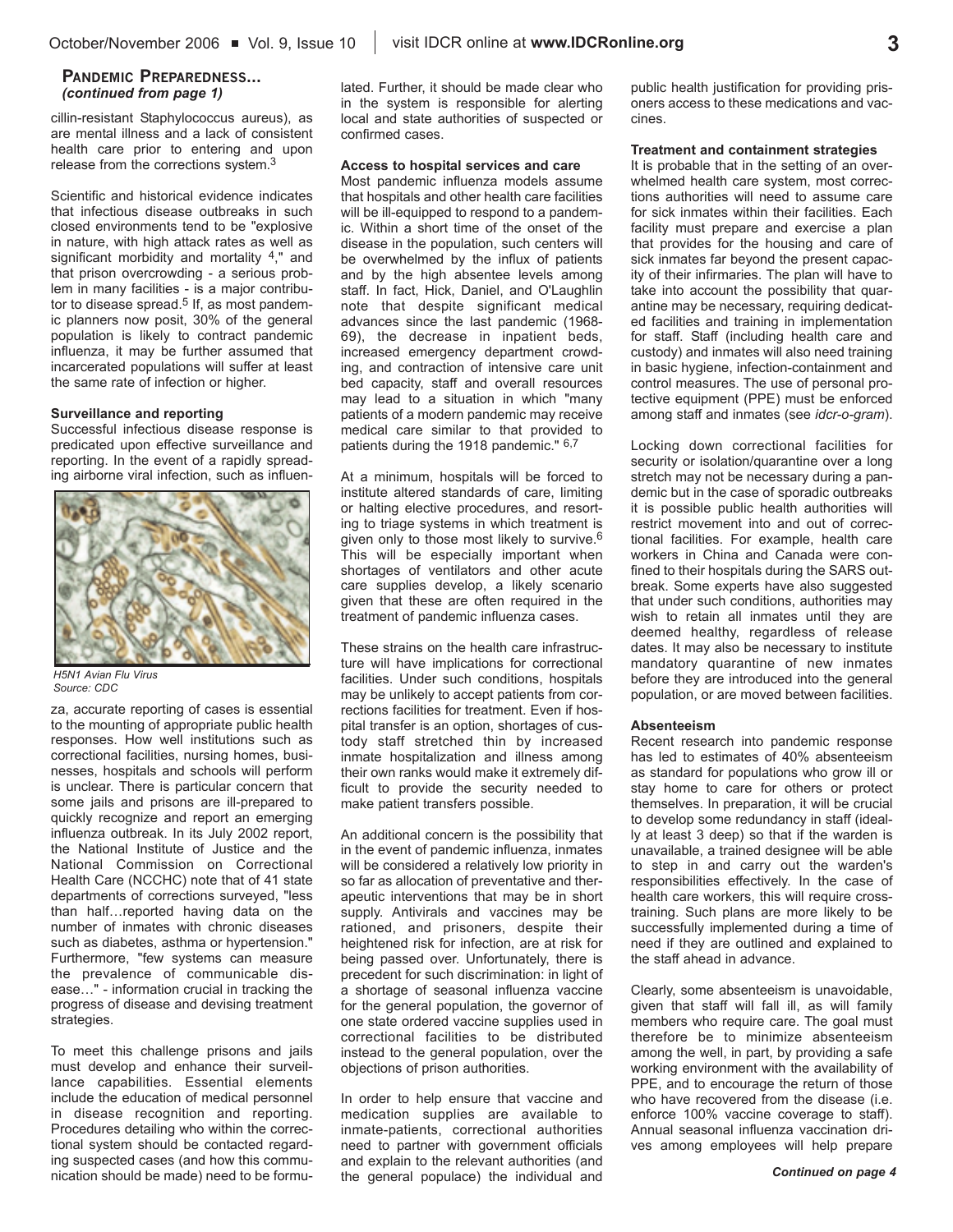## **PANDEMIC PREPAREDNESS...** *(continued from page 3)*

staff for vaccination in the case of a pandemic, if a vaccine become available. To further augment staff numbers, corrections administrators should also consider contacting retirees and reliable volunteers and training them to step in when they are needed.

## **Conclusions**

During an influenza pandemic, inmates may be particularly vulnerable to infection due to the close quarters in which most live as well as the relatively high prevalence of co-morbid health conditions. While intensive efforts to prevent and contain an outbreak in prisons and jails can be justified as good public health policy, popular opinion during the chaos of a pandemic may threaten this logic and lead to rationing of scarce resources away from correctional settings.

Correctional systems of all sizes need to consider their current state of preparedness for pandemic influenza and other similar catastrophes. It is difficult to fully prepare for the worst and few, if any, correctional facilities can adequately plan to meet the challenges of a pandemic of influenza without substantial coordination with local health authorities. However, by outlining some of the problems correctional facilities will likely face during an outbreak we hope to help administrators of jails and prisons to begin to consider how they would function during such a catastrophe.

The specter of pandemic influenza is one that is almost too horrific to imagine; however, now, on the cusp of winter, is the perfect time for correctional facility health and custody leaders to assess how well-prepared the facility is to deal with such an outbreak - remembering, it is not a question of if, but when.

## *References*

*1Walmsley R. World Prison Population List, International Centre for Prison Studies, 2005. Available at: http://www.csa.nsw.gov.au/ downloads/world-prison-population-list-2005.pdf 2 American College of Physicians Public Policy Paper. Correctional Medicine. 2001;2.*

*3 King's College London: International Centre for Prison Studies. Guidance Note 10: Improving Prison Health Care. 2004.* 

*4 Awofeso N, Rawlinson WD. Influenza control in Australian prison settings. International Journal of Prison Health. 2005;1(1);31-38.*

*5 Walmsley R. World Prison Population List, International Centre for Prison Studies, 2005. http://www.csa.nsw.gov.au/downloads/world-prisonpopulation-list-2005.pdf.* 

*6 Hick JL, O'Laughlin DT, Concept of Operations for Triage of Mechanical Ventilation in an Epidemic. Journal of Emergency Medicine.2006;13(2):223-29. 7Wysocki B, Lueck S. Just-in-time inventories make US vulnerable in a pandemic. Wall Street Journal. January 10, 2006;A1, A7*

## **IDCR-O-GRAM**

**An Approach to Immediate Response to First Pandemic Influenza in Corrections Facilities**

|                                                                                                                           | <b>Initial Case(s) Discovered</b>                                                                                                                                                                       | <b>Designate Staff</b><br>Medical and                                                                                     |
|---------------------------------------------------------------------------------------------------------------------------|---------------------------------------------------------------------------------------------------------------------------------------------------------------------------------------------------------|---------------------------------------------------------------------------------------------------------------------------|
| Activate<br>Emergency<br>Staffing Plan                                                                                    | <b>Isolate Patient(s)</b><br>Multiple inmate cases may<br>be placed in the same room<br>Sick patients should wear                                                                                       | security person-<br>nel working<br>closely with sick<br>inmates should<br>be issued full                                  |
| Activate<br>Cohorting<br>Plan                                                                                             | surgical masks to prevent<br>transmission<br>-Report to local public health<br>authorities<br>Determine patients' con-<br>tacts and place in quaran-                                                    | protective gear<br>(N95 mask,<br>gloves, gowns)<br>and should limit<br>movements in<br>and out of the<br>isolation unit   |
|                                                                                                                           | tine unit<br>Ten days from last exposure<br>without symptoms                                                                                                                                            |                                                                                                                           |
| Activate person-<br>al protective<br>equipment<br>(PPE) distribu-<br>tion and use<br>procedures See<br><b>Right Table</b> | Institute hygiene and infec-<br>tion control measures<br>Inform all inmates and staff of<br>status and need for cough<br>control, hand hygiene, etc.<br>Make sure necessary sup-<br>plies are available | <b>Institute Staff</b><br><b>Absenteeism</b><br>procedures<br>Sick, stay home<br>. Working well<br>given extra<br>support |
|                                                                                                                           | Initiate lockdown/<br>partial lockdown<br>" No external visitors<br>. No new prisoners<br>No release of prisoners                                                                                       | Recovered sick<br>return to job                                                                                           |
|                                                                                                                           | <b>Communicate steps</b><br>being taken in facility to<br>• Media<br>Inmate families                                                                                                                    |                                                                                                                           |
|                                                                                                                           | • Staff families                                                                                                                                                                                        |                                                                                                                           |

**Recommendations for Personal Protective Equipment During Pandemic Outbreak in Corrections Setting**

|                                                                        | Masks+   | Gowns     | <b>Gloves</b> | Goggles/<br>face shields |
|------------------------------------------------------------------------|----------|-----------|---------------|--------------------------|
| <b>Direct patient</b><br>contact including<br>performing<br>procedures | $N-95$   | Yes       | Non-sterile   | Yes                      |
| Within 3 ft. of<br>patient no direct<br>contact                        | $N-95$   | <b>No</b> | <b>No</b>     | <b>No</b>                |
| <b>Patient with</b><br><b>Avian Flu</b>                                | Surgical | <b>No</b> | <b>No</b>     | <b>No</b>                |
| <b>Contact outside 3</b><br>feet *                                     | Surgical | <b>No</b> | No            | <b>No</b>                |

+While N-95 masks are somewhat more protective than surgical masks, they must be carefully fitted, are more expensive, and less comfortable than surgical masks.

\*Current research indicates use of surgical masks outside the immediate area of sick patient could be helpful in limiting transmission. Masks could be distributed to inmates and personnel in affected cell-block, but is not required.

**Note:** These precautions are specifically recommended for Avian Influenza but have been indicated for use in other types of Influenza pandemics. These precautions should be taken as part of infection controls that include proper airborne precautions, hand-washing etiquette, and decontamination of surfaces exposed to infectious particles. Guidelines on PPEs are continually updated and are available at http://www.cdc.gov/flu/avian/index.htm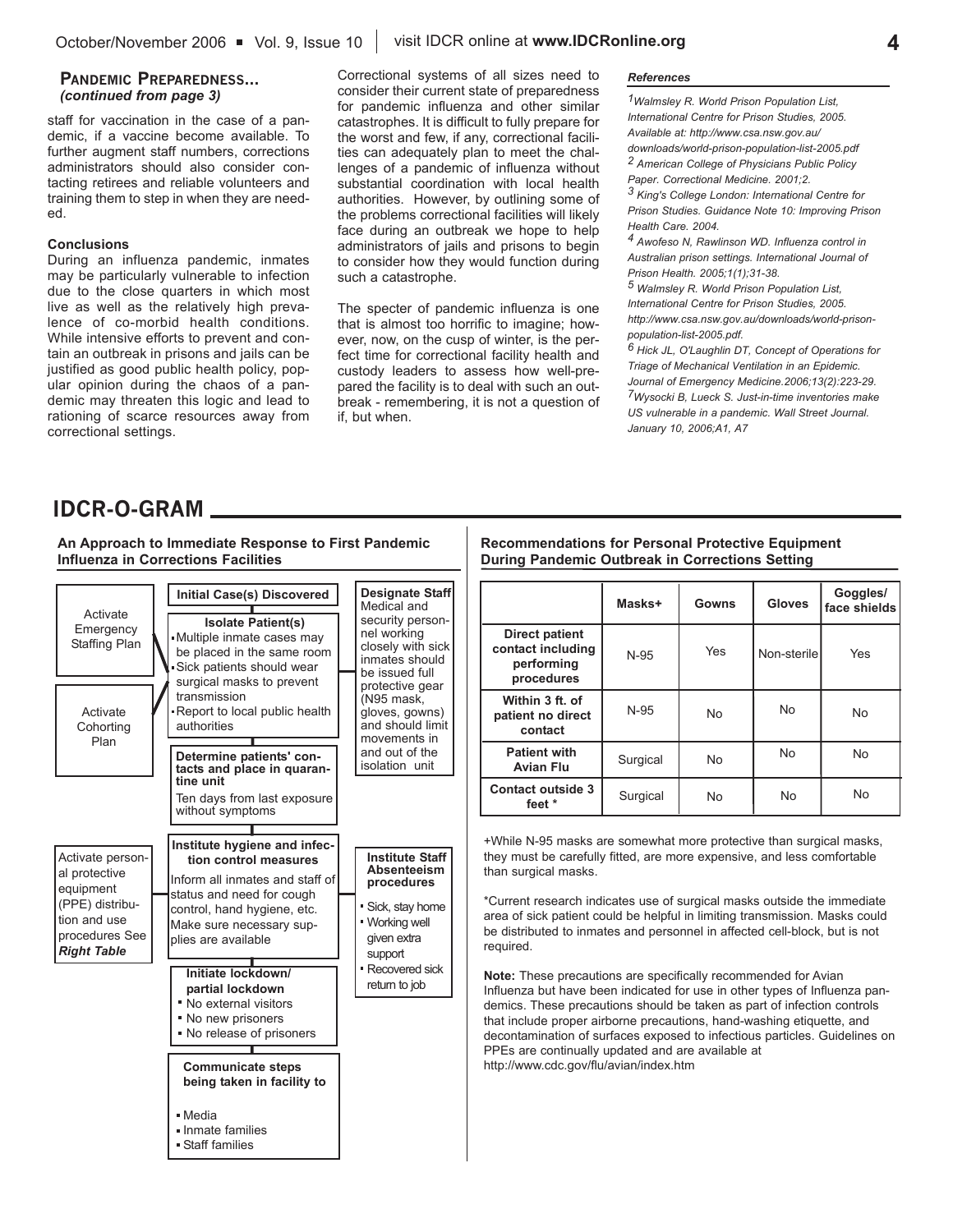## **CASE STUDY - INFECTION CONTROL OF VARICELLA ZOSTER VIRUS (VZV)**

*Joseph Bick, MD Chief Medical Officer California Medical Facility California Department of Corrections*

*Assistant Clinical Professor Section of Infectious and Immunologic Diseases University of California, Davis*

**Disclosures:** The author has nothing to disclose.

It is 5:00 p.m. on Friday afternoon, and you are looking forward to a well-deserved weekend with your family. As you prepare to leave the facility, you receive a frantic call from your Director of Nursing. A late bus has just arrived, and one of the prisoners on the bus has a vesicular rash. Also on the bus are six HIV-infected patients, a patient on high dose prednisone, and a patient who is status post bone marrow transplant. The nurse who is doing the intake screening just learned that she is six weeks pregnant.

#### You:

**A.** Call the warden, lock down the facility, and notify homeland security that you have just received a case of probable smallpox. **B.** Kick yourself forever having gotten involved in this crazy world of correctional healthcare.

**C.** Reassure your DON, and head to reception confident in your ability to differentiate between the common causes of vesicular rashes and to implement the appropriate management plan.

#### **Clinical Features**

*Varicella zoster virus (VZV)* is the cause of two distinct clinical syndromes: primary varicella, or chicken pox, and recrudescent varicella, also referred to as zoster or shingles. Prior to the widespread use of the varicella vaccine, virtually everyone became infected with VZV, with more than 90% of cases occurring before the age of fifteen. Following the licensing of the varicella vaccine in 1995, the number of varicella cases in the United States has declined by approximately 85%. In addition, hospitalizations for varicella-related illness have declined by more than 70%, and deaths attributable to varicella have decreased significantly.

Most people who become infected with VZV will be symptomatic, and those who recall a history of chickenpox can be assumed to be immune to re-infection. Approximately 80% of adults will remember having had varicella, and among the 20% who do not recall having had the disease, serology will demonstrate prior infection in over 80%.

Once infected with VZV, the incubation period prior to symptoms is 10-21 days. The most common symptoms of primary varicella are a low-grade fever, malaise, and rash. The rash classically begins as macules and papules on the face and trunk, and rapidly progresses to vesicles, which can involve the entire body. A hallmark of **primary vari-**

**cella** is the development of successive crops of lesions over several days. The number of vesicles ranges from a few to more than a thousand, and tend to increase with the age of the patient. Immunocompromised individuals tend to have a larger number of lesions, and are also at increased risk for visceral involvement. Denuded lesions can become secondarily infected with bacteria, and rarely staphylococcus or group A streptococcus can cause serious secondary infections. Another very serious complication of chickenpox is varicella pneumonia, which can occur in up to 20% of adults who develop primary varicella. VZV can also involve the heart, liver, kidneys, and central nervous system (CNS).

Primary varicella is highly contagious, and is most commonly transmitted by small droplet aerosols from the nasopharyngeal secretions of children in school or daycare who have active chickenpox. In the correctional setting, visiting children can be a source of varicella. VZV can also be transmitted from a person with zoster when a non-immune person comes into direct contact with the lesions of zoster or has exposure to aerosolized virus from clothing or linen.

Those who have primary varicella are contagious beginning 48 hours before the development of a rash and continuing until all lesions have crusted. New lesions will most commonly continue to appear for several days, and complete crusting generally occurs within seven to ten days. After resolution of the initial illness, VZV remains dormant in the dorsal root ganglia. Once infected, individuals will harbor VZV for life.

*Herpes zoster* (shingles) is due to reactivation of VZV from the dorsal nerve root ganglia. Approximately 300,000 cases of zoster develop in the United States each year. By the age of 75 years, 30-40% of persons will have experienced an episode of zoster. The incidence of zoster is markedly increased in those who have HIV infection, those receiving corticosteroids or other immunosuppressant therapy, and those who have a malignancy. Zoster or a history of zoster in a person who is not elderly or in anyone at increased risk for HIV infection (such as the incarcerated) should prompt a recommendation for HIV testing.

Unlike chicken pox, zoster is characterized by a unilateral distribution of vesicular lesions in the distribution of a single or several adjacent dermatomes. A vesicular rash that crosses the midline is extremely unlikely to be due to zoster. Infrequently, a more disseminated form of zoster can develop. This variant is more likely to occur in persons who have profound immunosuppresion as in the setting of stem cell transplant. A prodrome of pain, numbness, or pruritus

can occur for hours to days before the appearance of lesions. New vesicles typically continue to form for three to five days, scabbing generally occurs by seven to ten days, and complete healing may require two to four weeks. Although any dermatome can be involved, those most commonly affected are from the mid-thoracic to the lower lumbar area. Zoster involving the ophthalmic branch of the trigeminal nerve is referred to as zoster ophthalmicus, and is an ophthalmologic emergency. Any involvement of the trigeminal nerve requires urgent ophthalmologic referral. Ophthalmic zoster can result in uveitis, keratitis, scleritis, and/or optic neuritis.

Zoster can lead to bacterial infection or scarring at the site of the skin lesions. Careful attention to skin hygiene can decrease the risk of secondary infection. Uncommon complications include cutaneous dissemination, pneumonitis hepatitis, encephalitis, myelitis, motor neuropathies, and granulomatous CNS vasculitis.

Zoster is commonly accompanied by acute neuritis and/or postherpetic neuralgia. Both can be severe, disabling, and refractory to treatment. The frequency of postherpetic neuralgia increases in those who develop zoster at an older age. Pain lasting more than one month is uncommon in those less than 30 years old, but is seen in 60-70% of those over age 60. A common sequela is



*Different dermatomes of the body that can be affected by shingles. Source: CDC*

hyperesthesia. Patients may report that gusts of wind or the pressure of thin bed sheets leads to sharp intense pain.

#### **Differential Diagnosis**

Prior to the last reported indigenous case of smallpox in 1977, it was important to include this virus in the differential diagnosis of a vesicular rash. An important difference between the two illnesses is that the rash of varicella has macules, papules, vesicles, and scabs in varying degrees of evolution. In smallpox, all lesions are in the same stage.

Other illnesses that should be considered in the differential diagnosis of varicella include impetigo, disseminated herpes simplex, disseminated herpes zoster, dermatitis herpetiformis, and disseminated coxsack-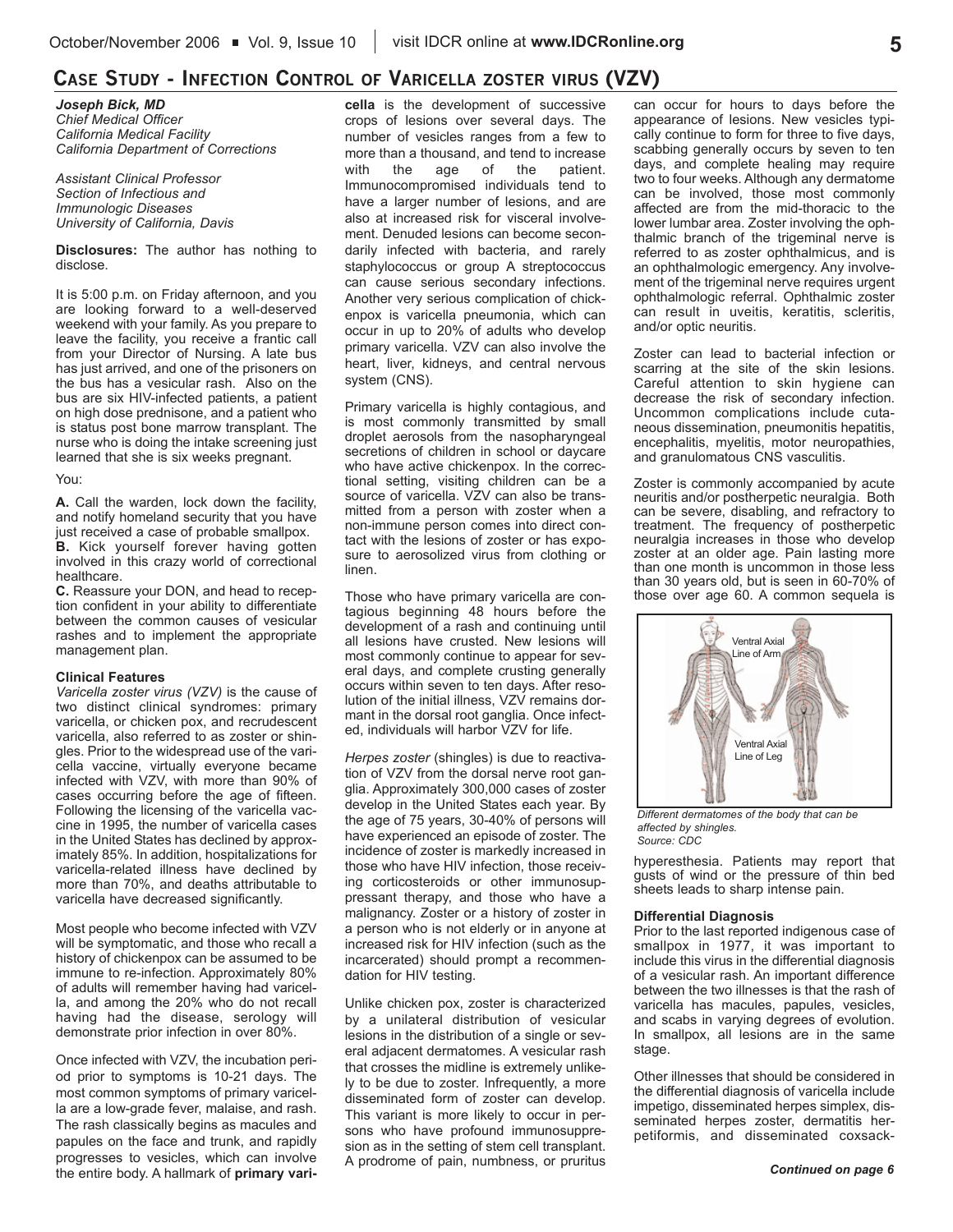## **INFECTION CONTROL OF VARICELLA...** *(continued from page 5)*

ievirus. These conditions are detailed in *Table I* on page 7.

## **Treatment**

The risk for secondary bacterial infection of the skin during VZV disease can be diminished with good skin hygiene. Fingernails should be cut short to decrease the likelihood of inoculating the skin with endemic bacteria such as MRSA. Outside of the correctional setting, daily soaks are commonly recommended. This is not practical in the correctional setting, but access to showers and soap should be facilitated. Antipruritic medications can provide some relief.

Antiviral treatment of adults who have primary varicella leads to small but statistically significant improvement in the days of new lesion formation, the time to onset of cutaneous healing, the time to 100% crusting, and the total number of lesions. Studies have yielded conflicting data concerning whether antiviral therapy decreases the likelihood of chronic pain and the time to cessation of zoster associated pain. To be of benefit, treatment should be initiated as soon as possible after the development of rash, preferably within 24 hours.

Regimens that have demonstrated efficacy in the treatment of acute varicella and zoster include acyclovir (800 mg by mouth five times per day), famciclovir (500 mg orally three times daily) and valacyclovir (1000 mg by mouth two to three times daily). Intravenous treatment should be offered to those who develop visceral disease, those with disseminated zoster, and immunocompromised persons who develop varicella or disseminated zoster.

Medications that may provide some relief for zoster associated pain include nonsteroidal anti-inflammatory medications, tramadol, narcotics, and medications that interfere with the transmission of painful impulses such as tegretol, amitryptiline, and gabapentin. Several studies have demonstrated a benefit of prednisone treatment during zoster in terms of accelerating resolution of acute neuritis, return to normal sleep, return to unaroused sleep, and cessation of analgesic use. The risk, benefit ratio of prednisone should be weighed carefully and most patients can be managed without corticosteroids. The data on decreasing the prevalence of chronic pain with corticosteroids is less conclusive.

## **Prevention**

*Primary Varicella*. A live attenuated varicella vaccine (Varivax™, Merck and Company, Inc.) was licensed in 1995 by the Federal Drug Administration (FDA) for use in healthy persons 12 months of age or older who have not had varicella. One dose of the vaccine is highly immunogenic, leading to the development of protective antibody titers in 95% of healthy children and 88% of healthy adults. Mild vaccine associated symptoms (fever,

rash, and/or local symptoms) occur in 4-8% of individuals.

Individuals with a history of varicella (i.e. chickenpox as a child) do not need to receive the vaccine, as prior infection confers protection against re-infection. Pregnant women with a history of previous varicella infection should be considered immune. Pregnant women without a history of previous varicella infection are at risk of infection, which can lead to severe complications of the pregnancy. For this reason, particular attention must be paid to prevent non-immune pregnant women from exposure to individuals with active varicella disease.

As preventive use of the VZV vaccine has become increasingly common, more persons have reached adulthood without having been either infected or vaccinated. In addition, immunity following vaccination may wane over time, leaving some adults at risk for acquiring VZV at a later age. The Centers for Disease Control and Prevention's Advisory Committee on Immunization Practices (ACIP) has recently added a recommendation for a second dose of varicella vaccination. The first dose should be offered between the ages of 12 and 18 months, and the second between the ages of 4 and 6 years. In addition, ACIP now recommends that persons over 13 years old who do not have a history of varicella infection or of vaccination should receive two doses of varicella vaccine at an interval of 4- 8 weeks. The ACIP is also recommending that adolescents and adults who previously received one dose of the vaccination should receive a booster, regardless of how long ago the initial dose was.

Adults who are vaccinated for VZV can develop a rash within 2 to 6 weeks of receiving the vaccine. The rash can be vesicular, macular, or papular, and can be localized to the site of the vaccination or disseminated. Employees should be educated that they may develop a rash following vaccination and instructed to inform employee health staff if a rash is seen. Employees who develop a rash are potentially contagious to non-immune individuals, and should be medically furloughed until the rash resolves. Lesions will typically heal in 2 to 3 days.

## **Zoster**

Recently, a trial was performed to determine if vaccination of VZV infected adults would decrease the incidence of zoster. Over 37,000 volunteers >60 years old participated in this study and were followed up for an average of three years. Those who were vaccinated had a 52.3% decrease in the incidence of zoster. Those who were vaccinated and developed zoster had a 61.1% decrease in the incidence post herpetic neuralgia. In May of 2006 the FDA approved the use of this live attenuated varicella vaccine (Zostavax™, Merck and Company, Inc.), a stronger version of the chickenpox vaccine, for the prevention of zoster in people > 60

years of age who have previously been infected with VZV. The vaccine is given as a single injection under the skin, preferably in the upper arm.

Both Varivax and Zostavax are contraindicated in persons with a history of anaphylactic or anaphylactoid reaction to gelatin, neomycin, or any other component of the vaccine, a history of primary or acquired<br>immunodeficiency states including immunodeficiency states leukemia, lymphomas, or other malignant neoplasms affecting the bone marrow or lymphatic system. They are also contraindicated in persons with AIDS or other clinical manifestations of infection with human immunodeficiency viruses, persons on immunosuppressive therapy including highdose corticosteroids, and in women who are or may be pregnant.

### **Infection Control**

Transmission of varicella from health care workers to patients is a well-recognized phenomenon that can have devastating consequences. Providing varicella vaccination to non-immune employees can decrease the likelihood of transmission in either direction between staff and inmate/patients. Vaccination is especially important for employees who are in contact with those inmate/patients who are at greatest risk for varicella-related complications. This includes pregnant inmates and those who are immunocompromised (for example, those who are HIV-infected).

Another benefit of an active varicella vaccination program is that it simplifies the required response to the diagnosis of varicella within the facility. Employees who are known to be immune to VZV (either naturally or via vaccination) will not be subject to medical furlough following possible exposure episodes.

Because varicella is spread through the air, it is essential to isolate those who have contagious VZV disease. Inmate-patients with active VZV should be placed in a private room that has negative air pressure relative to the hallway and kept there until all vesicular lesions have dried. Employees who have active VZV should be medically furloughed for a similar period of time.

If negative pressure rooms are not available, it may be acceptable to confine the inmate-patient in a cell or dormitory with inmates who are known to immune by virtue of having had VZV in the past. Employees who are not known to be immune should not participate in the care of persons who have VZV unless wearing a respirator.

A contact investigation should be performed to identify non-immune persons who may have shared the air with the person who has active varicella. Because of the highly immunogenic nature of the vaccine, testing to demonstrate immunity is not recommended among those who have been vaccinated.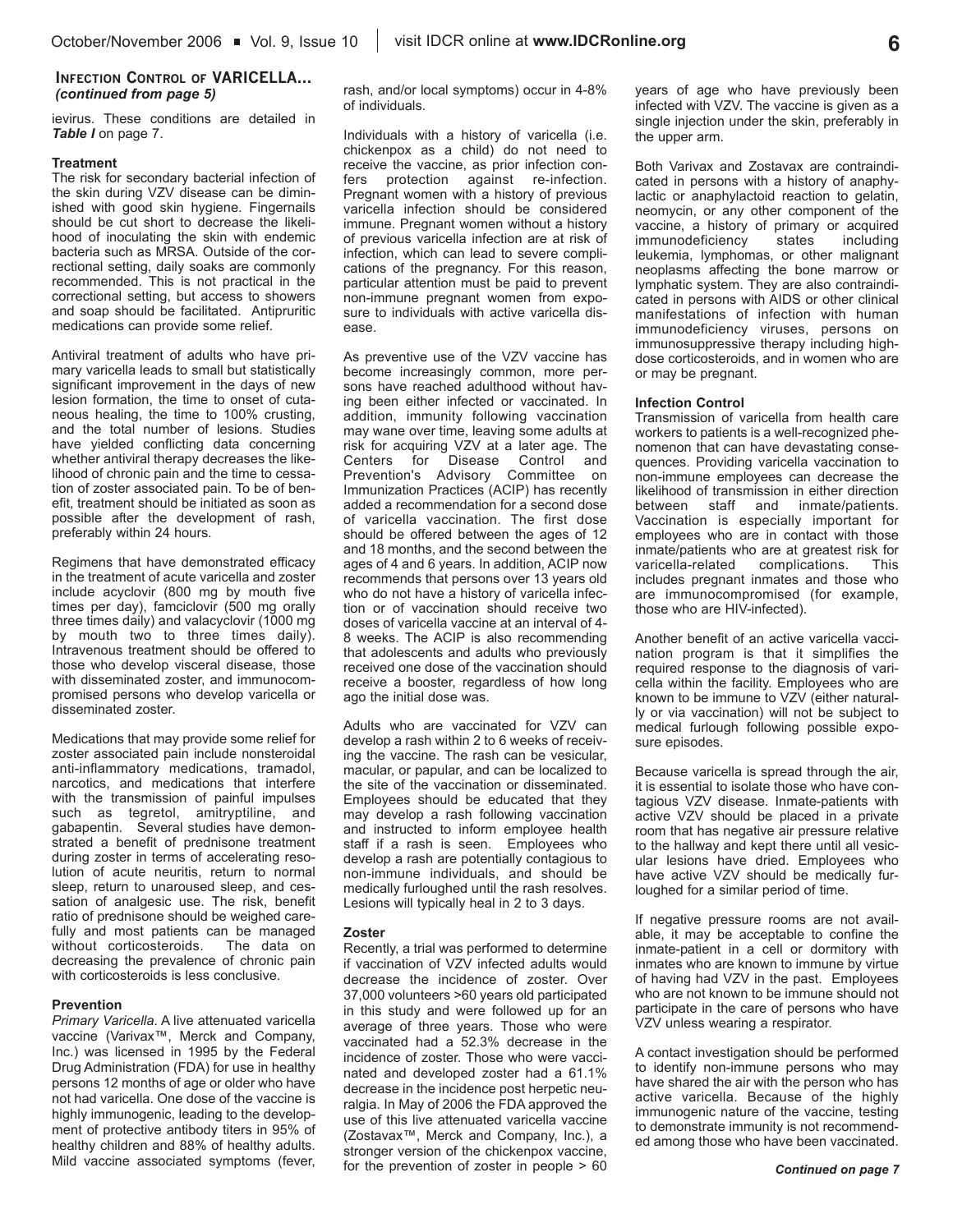## **INFECTION CONTROL OF VARICELLA...** *(continued from page 6)*

If an exposed person does not recall a history of vaccination or active VZV disease, stat serology (results within 72 hours) should be obtained. Persons who are VZV IgG negative can be considered to be nonimmune. Exposed susceptible inmatepatients should be cohorted and medically confined to a housing unit beginning 10 days after exposure and ending 21 days after exposure. Exposed susceptible staff should be medically furloughed during the same time frame.

## **Post Exposure Prophylaxis**

Non-immune persons who have been exposed to varicella and who are considered to be at high risk for severe disease and complications should be offered varicella zoster immunoglobulin. High risk nonimmune adults include pregnant women and those who are immunocompromised (HIV infected, recipients of organ transplants, those receiving immunosuppressive agents, etc). Varicella zoster immunoglobulin should be administered as soon as possible, within 96 hours of exposure. Non-immune adults should also be vaccinated for varicella unless contraindicated (HIV infection with CD-4 counts < 200 or 15%). Varicella vaccine should not be given until at least five months after varicella immunoglobulin.

In 2004, the only U.S. licensed manufacturer of VZIG discontinued production. In 2006, an investigational VZIG product, VariZIG™ (Cangene Corporation, Winnipeg, Canada) became available under an investigational new drug application (IND). Investigational VariZIG™ is distributed by FFF Enterprises (Temecula, California; 24-hour telephone, 800-843-7477).

## **Conclusion**

*5:16 p.m.*

You take a deep breath, and enter the bus screening area. Since you had chickenpox as a child, you know that you do not need to worry about "catching" it again. The triage nurse is in tears, and her union rep is helping her fill out a stress claim.

While evaluating the 20 year-old inmate who has a rash, you learn that two weeks ago his girlfriend and their two year-old child visited him in the county jail. He recalls that the child had a fever, and was not her usual playful self. Neither he nor his girlfriend has vaccinated the child, because they believe that immunizations are dangerous. You examine the patient and find that he has over 100 scattered skin lesions on his face, chest, back, and arms. The lesions include macules, papules, vesicles, pustules, and scabs. He has a temperature of 101.6, malaise, anorexia, and pruritus. He does not recall having had chickenpox as a child. You diagnosis him with primary varicella, and have him separated from the rest of those who need evaluation. You ask the Nursing Director to contact your local referral hospital and arrange for a negative pressure respiratory isolation room. You also ask her to ensure that those assigned to transport the patient have all had chicken pox.

## *5:31 p.m.*

You turn your attention to the bus screening nurse. Your pulse quickens when she tells you that she does not remember having had chicken pox. You know that chickenpox is one diagnosis for which the sensitivity and specificity of a mother's history is superb, and so you ask the nurse to call her mom. You resume the investigation of those who traveled on the bus with your chickenpox patient.

### *5:42 p.m.*

There are a total of 12 new arrivals, including the 6 patients who are known to be HIV infected, one who is receiving 60 mg per day of prednisone for some type of kidney disorder, and one who is 18 months post stem cell transplant for ALL. You are informed that all the patients' charts were mistakenly left at the last institution. The inmates are working together on some paperwork; one of them asks you if you know how to spell "deliberate indifference".

Ten of the inmate-patients recall having had chicken pox as a child. You advise them that

they are immune, have no risk of being reinfected, and that they do not need any special treatment related to this exposure. You inform custody that these ten inmates can be housed without regard to this exposure.

Two of the patients do not recall a history of chickenpox; one is HIV infected and the other is your stem cell transplant patient. You order a stat blood draw for varicella zoster serology (IgG) to be obtained from both of these patients. You authorize overtime for the phlebotomist to personally drop the specimens off at the local reference lab that evening, with instructions that you need results back no later than Monday afternoon. You place a medical hold on these two patients, and inform custody that although these patients are not contagious and do not need special housing, they must not leave the institution until they have been evaluated further.

### *6:02 p.m.*

Returning to the reception nurse, you are immensely relieved to learn that her mother clearly recalls nursing her through chickenpox when your employee was four years old. You reassure the nurse that there is no risk to her or her unborn baby from this exposure, write her a brief note, and suggest that she follow-up with her physician for good measure.

### *6:15 p.m.*

You stroll confidently to the parking lot, hoping to salvage some of the evening with your family. As you pull out of the parking lot, you answer a new page from the watch commander. She informs you that one of her sergeants has determined that an inmate has scabies, has quarantined the man's 300 man dorm, and is demanding that all 300 inmates be treated immediately with DDT…



*Table I:* **Differential diagnosis of primary varicella**

| <b>Etiology</b>             | <b>Comments</b>                                                                                                                                                                                                                                                                                                                                        |
|-----------------------------|--------------------------------------------------------------------------------------------------------------------------------------------------------------------------------------------------------------------------------------------------------------------------------------------------------------------------------------------------------|
| Primary varicella           | Characteristic skin rash with successive crops of macules, papules, vesicles, pustules, and scabs. Low-<br>grade fever, malaise, anorexia, pruritus. Treatment: supportive, acyclovir derivatives.                                                                                                                                                     |
| Impetigo                    | Can be associated with small vesicles. Usually secondary to staphylococcus or group A beta-hemolyt-<br>ic streptococci. Often follows superficial skin break or abrasion. Can be associated with cellulitis or bac-<br>teremia. Gram stain and culture of unroofed lesions may demonstrate the bacterial etiology. Treatment:<br>antibacterial agents. |
| Disseminated herpes simplex | Uncommon. Usually in setting of skin condition such as eczema or atopic dermatitis. Diagnosis can be<br>made clinically or by culture of unroofed lesion. Treatment: acyclovir derivatives.                                                                                                                                                            |
| Disseminated herpes zoster  | May be seen in those with lymphoproliferative disorders. Rarely in setting of HIV. Treatment: acyclovir<br>derivatives.                                                                                                                                                                                                                                |
| Disseminated coxsackievirus | Commonly morbilloform with a hemorrhagic component. Occurs during enterovirus season<br>(summer/fall). Lesions appear on palms, soles, and pharynx. Treatment: supportive.                                                                                                                                                                             |
| Dermatitis herpetiformis    | Chronic, pruritic papulovesicular lesions involving extensor surfaces of elbows, knees,<br>buttocks, back, scalp. Diagnosis assisted by biopsy. Treatment: dapsone, gluten<br>restriction.                                                                                                                                                             |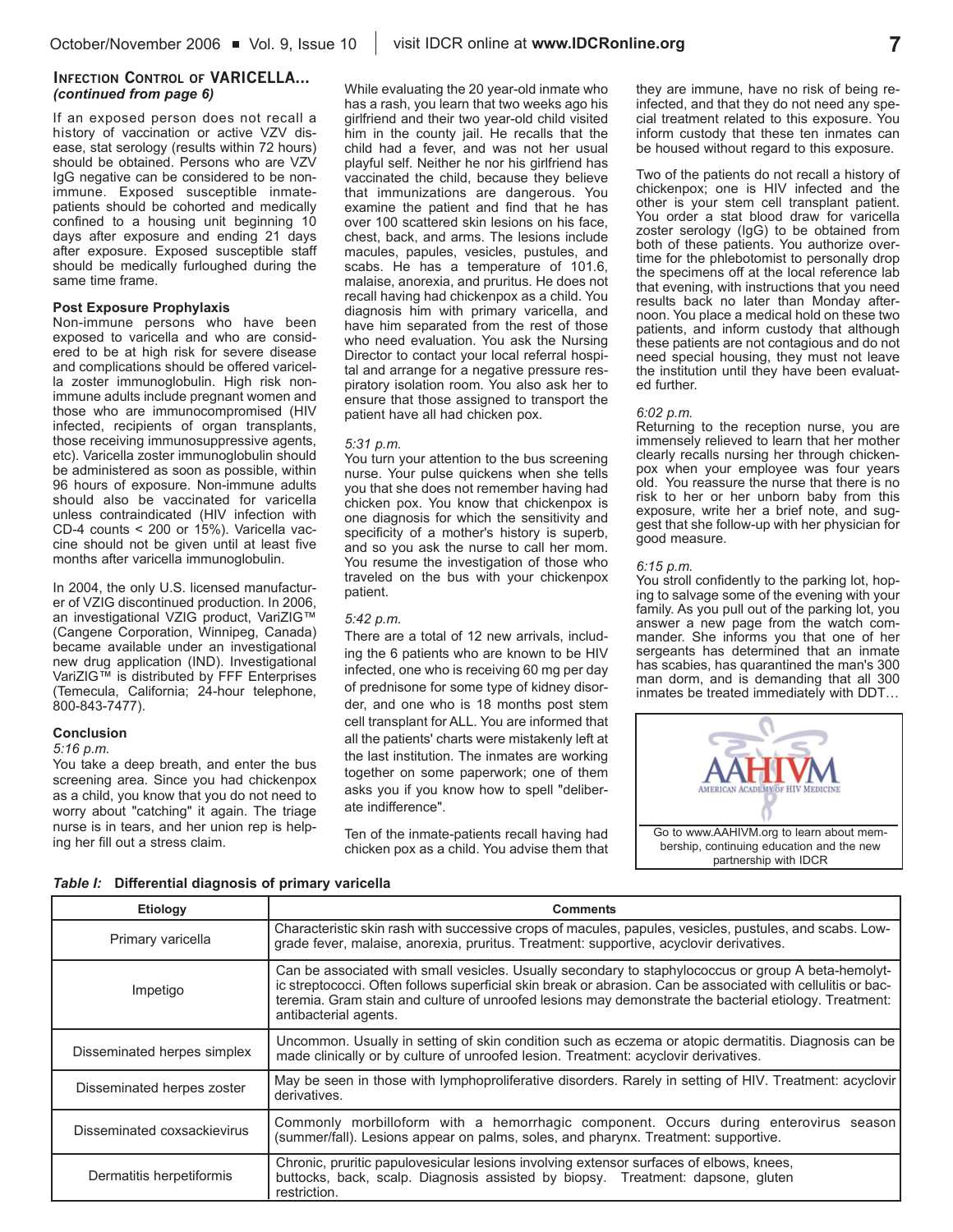# **VACINE 101**

|                                         | Recommended Adult Immunization Schedule, by Vaccine and Age Group |                           |                                      |                               |                       |           |
|-----------------------------------------|-------------------------------------------------------------------|---------------------------|--------------------------------------|-------------------------------|-----------------------|-----------|
| Vaccine                                 | <b>Age Group</b>                                                  | 19 - 49 years             |                                      | 50-64 years                   |                       | >65 years |
|                                         |                                                                   |                           |                                      | 1 dose booster every 10 years |                       |           |
| Tetanus, diptheria, pertussis (Td/Tdap) |                                                                   |                           | Substitute 1 dose of Tdap for Td     |                               |                       |           |
| Measles, mumps, rubella                 |                                                                   | 1 or 2 doses:             |                                      |                               | 1 dose                |           |
| Varicella                               |                                                                   | 2 doses (0.4-8 weeks)     |                                      |                               | 2 doses (0,4-8 weeks) |           |
| Human Papilloma Virus (HPV)             |                                                                   | 3 doses 19-26 y/o females |                                      |                               |                       |           |
| Influenza                               |                                                                   | 1 dose annually           |                                      |                               | 1 dose annually       |           |
| Pneumococcal (polysaccharide)           |                                                                   |                           | 1-2 doses                            |                               |                       | 1 dose    |
| <b>Hepatitis A</b>                      |                                                                   |                           | 2 doses (0, 6-12, or 0, 6-18 months) |                               |                       |           |
| <b>Hepatitis B</b>                      |                                                                   |                           |                                      | 3 doses (0, 1-2, 4-6 months)  |                       |           |
| Meningococcal                           |                                                                   |                           |                                      | 1 or more doses               |                       |           |

For all people in this category who meet the age requirements and who lack evidence of immunity (i.e. lack prior vacine documentation or have no evidence of prior infection)

Recommended if some risk factor is identified (i.e. based on occupational, medical, lifestyle, or other indication)

| Vaccine                                 | Indication | Pregnancy                     | Diabetes, heart disease, chronic            |                                                 | <b>HIV Infection</b>         | <b>Heath Care Workers</b> |  |
|-----------------------------------------|------------|-------------------------------|---------------------------------------------|-------------------------------------------------|------------------------------|---------------------------|--|
|                                         |            |                               | pulmonary disease, chronic<br>liver disease |                                                 |                              |                           |  |
| Tetanus, diptheria, pertussis (Td/Tdap) |            |                               |                                             | 1 dose booster every 10 years                   |                              |                           |  |
|                                         |            |                               |                                             | Subsitute 1 dose of Tdap for Td                 |                              |                           |  |
| Measles, mumps, rubella                 |            |                               |                                             |                                                 | for 2 doses                  |                           |  |
| Varicella                               |            |                               | 2 doses (0, 4-8 weeks)                      |                                                 |                              | 2 doses (0, 4-8 weeks)    |  |
| Human Papilloma Virus (HPV)             |            |                               |                                             | 3 doses for women through 26 y/o (0,2,6 months) |                              |                           |  |
| Influenza                               |            |                               | 1 dose annually                             |                                                 |                              |                           |  |
| Pneumococcal (polysaccharide)           |            | $1-2$ doses.                  |                                             | 1-2 doses                                       |                              | $1-2$ doses               |  |
| <b>Hepatitis A</b>                      |            |                               |                                             | 2 doses (0, 6-12 months, or 0, 6-18 months)     |                              |                           |  |
| <b>Hepatitis B</b>                      |            | 3 doses (0, 1-2, 4-6 months). |                                             |                                                 | 3 doses (0, 1-2, 4-6 months) |                           |  |
| Meningococcal                           |            |                               | 1 dose                                      |                                                 |                              | 1 dose                    |  |

of vaccination or have no evidence of prior infection)

other indications)

*Modified from CDC. Recommended Adult Immunization Schedule- United States, October 2007-September 2007. MMWR Morb Mortal Wkly Rep. 2006;55(40):Q1-Q4. For further information see the CDC's Recommended Adult Immunization Schedule- United States, October 2007-September 2007 available at http://www.cdc.gov/mmwr/preview/mmwrhtml/mm5540-Immunizationa1.htm*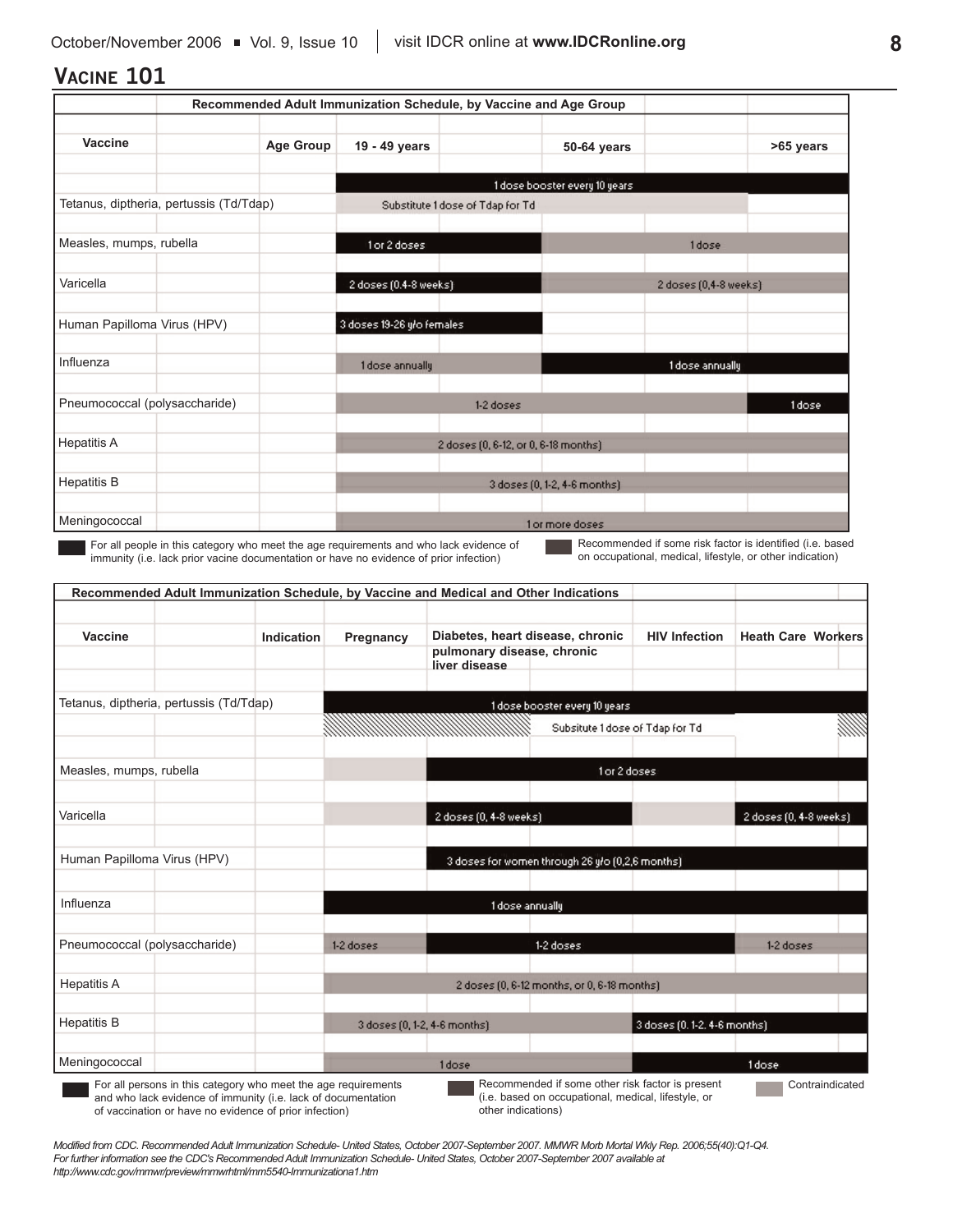# **SAVE THE DATES**

## **19th Annual Association of Nurses in AIDS Care**

Scaling the Heights of HIV/AIDS Nursing October 26-29, 2006 Las Vegas, NV Visit:: http://www.anacnet.org/conf\_natlconf.php

#### **Infectious Disease in Corrections Report (IDCR) Symposium**

"Managing Infectious Disease: An Expert Panel" Pre-conference before the NCCHC **Conference** Saturday Afternoon, October 28, 2006 CME credits available Hyatt Regency Hotel Atlanta, GA Visit:: http://www.ncchc.org/education /national2006/atlanta.html

#### **57th Annual Meeting of the American Association for the Study of Liver Diseases**

October 27-31, 2006 John B. Hynes Convention Center Boston, MA Visit:: https://www.aasld.org/eweb/ DynamicPage.aspx?webcode=06\_Liver meeting

**National Commission on Correctional Health Care (NCCHC) Conference** October 28-November 1, 2006 Hyatt Regency Hotel Atlanta, GA Visit:: http://www.ncchc.org/education /national2006/atlanta.html

**134th Annual American Public Health Association (APHA) Meeting and Exposition** November 4-8, 2006 Boston, MA

Visit:: http://www.apha.org/meetings/

#### **6th National Harm Reduction**

**Conference** November 8-12, 2006 Oakland, CA Visit:: http://www.harmreduction.org /6national/

#### **University of Texas Medical Branch (UTMB) HIV Mini-Fellowship**

November 13-15, 2006 Moody Gardens Hotel and Convention Center Galveston, TX \$50.00 Registration Fee CME and CNE credits available Contact: Victoria Korschgen E-mail: vikorsch@utmb.edu Phone: (409)747-2768

#### **14th Conference on Retroviruses and**

**Opportunistic Infections** February 25-28th, 2007 Los Angeles, CA Visit:: http://www.retroconference.org/ 2007/

# **NEWS AND LITERATURE REVIEWS**

**An HIV/STD Risk Reduction Intervention for Male Prison Releasees: A glass two-thirds full.**

Many correctional facilities provide HIV/STD risk reduction counseling to inmates but few, if any, extend such interventions beyond release -when releasees have the greatest opportunity to engage in the very behaviors they are being trained not to do. Project START, a multisite trial funded by the Centers for Disease Control and Prevention (CDC), compared a single session prerelease HIV/STD risk reduction counseling intervention with a pre-release and post-release series of sessions focusing not only on risk behaviors but also on community re-entry needs. The single session intervention was conducted two weeks prior to release and the multi-session intervention consisted of two pre-release sessions plus four sessions conducted 1, 3, 6 and 12 weeks after release. Both employ techniques of motivational interviewing, prevention case management and harm reduction. Participants were incarcerated men age 18 to 29 years, housed at state prisons in California, Mississippi, Rhode Island or Wisconsin and expected to be released to an unrestricted environment within 14 to 60 days of study entry.

A total of 522 men were enrolled and released. Half were Black, non-Hispanic, over 90% were single and unprotected sex in the three months prior to incarceration prior to incarceration was reported by 87.6%. Only 11 men reported sex with a man prior to incarceration and 2 men were known to be HIV-infected. Two thirds (67%) of those randomized to the multi-session intervention received five or more of the sessions.

There were no differences in reported risk behaviors between the study arms at weeks 1 and 12 postrelease. At week 24, statistically significant differences were observed in reported rates of unprotected vaginal or anal sex during the most recent encounter and with any partner favoring the multi-session intervention. Of the men assigned this intervention, 68% reported these risk behaviors compared to 78% of those assigned to the single-session arm (odds ratio=0.40; 95% CI=0.18, 0.88). Interestingly, the multi-session intervention had the greatest effect at reducing reported unprotected sex with a main sex partner (someone the participant felt an emotional attachment or commitment to). In contrast, the intervention had no significant effect on risk behavior with non-main partners. Re-incarceration was common with 44% returning to prison or jail by six months. At week 12 but not 24, the multi-session group had significantly higher re-incarceration rates.

These results demonstrate the relative effectiveness of a risk reduction intervention that spans the periods of incarceration and release. Yet, they also highlight the

difficulty of positively modifying behavior in this setting as 68% of those in the 'successful' arm of the study reported unprotected sex. Further, all behaviors were self-reported and it is conceivable that those receiving the more intensive intervention may have felt a greater need to provide socially desirable responses - unfortunately, biological specimens to test for STDs were not included in the overall study protocol. Nonetheless, this is an important study, lessons from which can be applied to the design of existing or planned risk reduction programs for prison/jail releasees, as well as future research investigations.

*Relative Efficacy of a Multisession Sexual Risk-Reduction Intervention for Young Men in 4 States. Wolitski RJ et al. American Journal of Public Health. 2006;96(10):1854-61.* 

## **US HIV Treatment Guidelines Updated**

A US Department of Health and Human Services (DHHS) panel on October 10th announced important revisions to the department's Guidelines for the Use of Antiretroviral Agents in HIV-1-Infected Adults and Adolescents. Reflecting the findings of several from recently reported antiretroviral clinical trials, the guidelines have expanded the "preferred" options for initial treatment of HIV infection by adding the ritonavir (Norvir) boosted protease inhibitors (PI) atazanavir (Reyataz) and fosamprenavir (Lexiva) to lopinavir/ritonavir (Kaletra) and efavirenz (Sustiva) as favored regimen anchors. These drugs are to be used with duel nucleoside reverse transcriptase (NRTI) combinations and the guidelines now list both tenofovir/emtricitabine (Truvada) and zidovudine/lamivudine (Combivir) as the only preferred companion NRTIs (see table below). Several alternative options, considered inferior by the panel, are listed as they may be preferable in some circumstances. In general, these revisions move these guidelines closer to those issued by the International AIDS Society-USA (http://www.iasusa.org/pub/), which tend to recommened classes of antiretrovirals rather than specific antiretroviral agents to first-line therapy.

In addition to the revisions to the recommended HIV therapies for treatment-naive patients, the guidelines have added information regarding the use of darunavir (Prezista) and tipranavir (Aptivus) and information on expanded access to the investigational medications TMC-125, a non-nucleoside reverse transciptase inhibitor (NNRTI) and MK-0518, an inhibitor of the HIV integrase.

*The US Department of Health and Human Services. October 2006. Available at http://aidsinfo.nih.gov/.*

## **RESOURCES**

#### **CDC's Provisional ACIP Recommendations for Prevention of Varicella** www.cdc.gov/nip/vaccine/varicella/varicella\_acip\_recs\_prov\_j une\_2006.pd **U.S. Government Avian and Pandemic Flu Information**  http://www.pandemicflu.gov/

**CDC-Pandemic Influenza Information for Health Professionals**

http://www.cdc.gov/flu/pandemic/healthprofessional.htm

**World Health Organization- Epidemic and Pandemic Alert and Response**

http://www.who.int/csr/disease/avian\_influenza/en/index.html

**National Institute of Corrections- Pandemic Preparedness** http://nicic.org/WebTopic\_450.htm

**Bureau of Justice Assistance- Preparing the Justice System for a Pandemic of Influenza and Other Public Health Emergencies**

http://www.ojp.usdoj.gov/BJA/pandemic/pandemic\_main.html

**2006 Recommendations of the International AIDS Society-USA Panel Treatment for Adult HIV Infection.** http://jama.ama-assn.org/cgi/content/full/296/7/827

**CDC's Revised Recommendations for HIV Testing of Adults, Adolescents, and Pregnant Women in Health-Care Settings**

http://www.cdc.gov/mmwr/preview/mmwrhtml/rr5514a1.htm

**The latest in virology-related CME** www.virologycme.com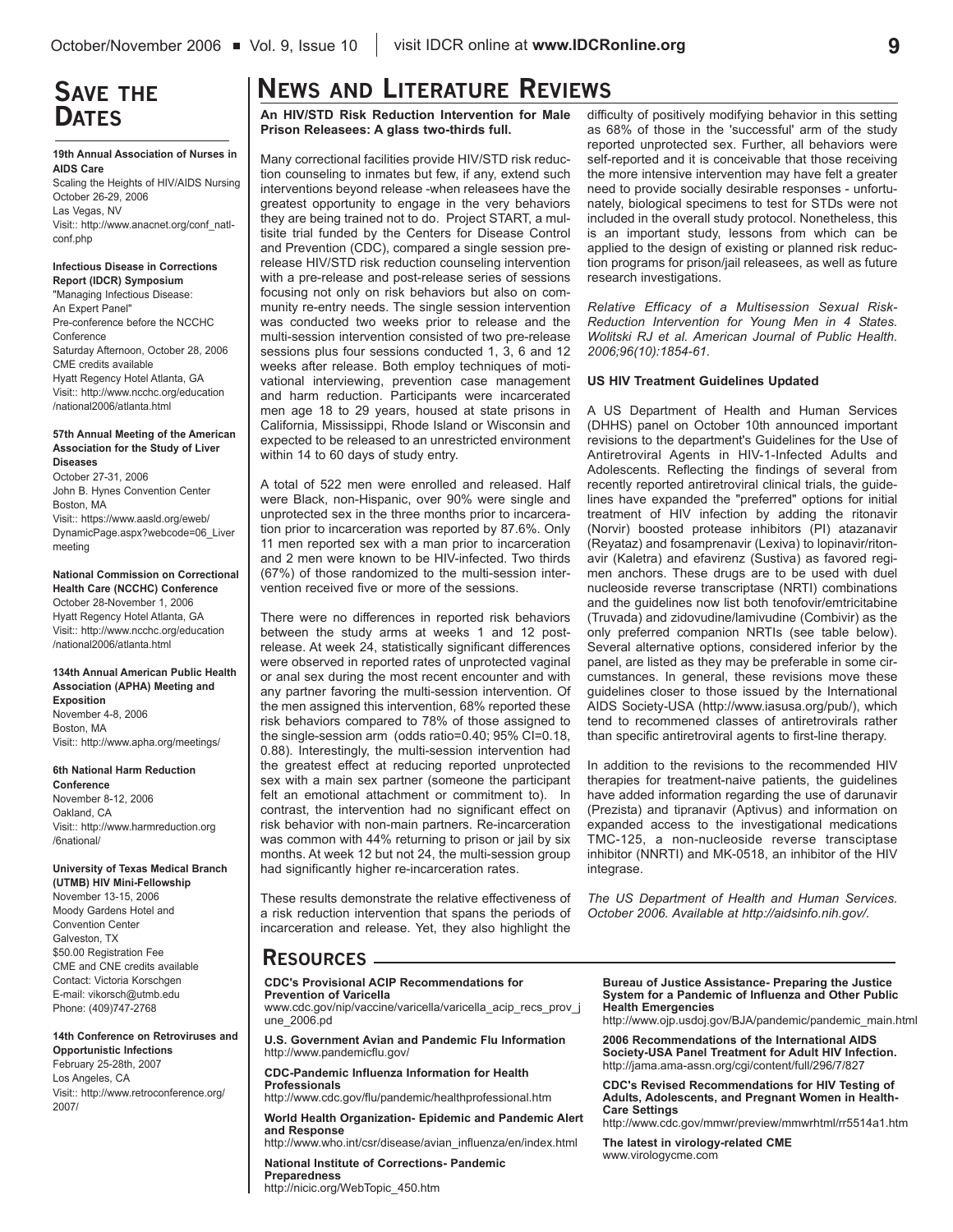## **SELF-ASSESSMENT TEST FOR CONTINUING MEDICAL EDUCATION CREDIT**

This activity has been planned and implemented in accordance with the Essential Areas and Policies of the Accreditation Council for continuing Medical Education through the joint sponsorship of Medical Education Collaborative, Inc. (MEC) and IDCR. MEC is accredited by the ACCME to provide continuing medical education for physicians.

Medical Education Collaborative designates this educational activity for a maximum of 1.5 AMA PRA Category 1 Credit(s)™. Physicians should only claim credit commensurate with the extent of their participation in the activity. Statements of credit will be mailed within 6 to 8 weeks following the program.

### **Objectives:**

- The learner will be able to describe the clinical presentations of varicella zoster (VZV).
- The learner will be able to cite major considerations in preparing for pandemic influenza in correctional facilities.
- The learner will be able to list major modifications to the US Department of Health and Human Services HIV treatment guidelines.
- 1. Differences between varicella (zoster) and variola (small pox) include which of the following: A. Varicella has macules, papules, vesicles and scabs in varying degrees of evolution. B. Variola lesions are typically all in the same stage.. C. The last case of variola was reported in 1977 while varicella is common. D. All of the above. 2. All of the following statements regarding post-exposure prophylaxis for pregnant health care worked exposed to varicella zoster are cor rect EXCEPT: A. If she had chickenpox as a child she should not receive postexposure prophylaxis. B. If non-immune, she should ideally receive varicella zoster immunoglobulin (VZIG) and then at least five months later the varicella vaccine. C. If she is non-immune and wore gloves when bandaging the source patient's zoster lesions, she is at no risk of infection. D. If non-immune, she needs to be furloughed beginning 10 days and Human Services guidelines for initial treatment of HIV infection include which of the following? A. Ritonavir boosted-fos-amprenavir and -atazanavir have been added to the preferred regimens list. B. Both tenovoir/emtricitabine or zidovudine/lamivudine are the only preferred NRTI combinations. C. Both efavirenz and lopinavir/ritonavir continue to be listed as preferred agents. D. All the above. 4. Which of the following are appropriate responses to an outbreak of pandemic influenza in a correctional facility: A. Isolate the patients with infection B. Designate staff to handle sick inmates and distribute personal protective equipment C. Determine contacts of infected patients and place in quaran tine D. Communicate steps being taken to control the outbreak to media and families of staff and inmates
	- E. All the above.
	- 5. Only fitted N-95 masks and not fitted standard surgical masks are protective against infection with influenza virus (TRUE or FALSE)?

TRUE or FALSE

3. Revisions announced in October 2006 to the Department of Health

after exposure and ending 21 days after exposure.

**In order to receive credit, participants must score at least a 70% on the post test and submit it along with the credit application and evaluation form to the address/fax number indicated. Statements of credit will be mailed within 6-8 weeks following the program.**

 $\blacksquare$ 

## **Instructions:**

| • Applications for Credit will be accepted until<br>November 30, 2007.<br>• Late applications will not be accepted. |                                                                                |  | MEDICAL EDUCATION COLLABORATIVE®<br>The Authority in Continuing Education                 |  |  |  |  |
|---------------------------------------------------------------------------------------------------------------------|--------------------------------------------------------------------------------|--|-------------------------------------------------------------------------------------------|--|--|--|--|
|                                                                                                                     | • Please anticipate 6-8 weeks to recieve your certificate.                     |  |                                                                                           |  |  |  |  |
|                                                                                                                     | Please print clearly as illegible applications will result in a delay.         |  |                                                                                           |  |  |  |  |
|                                                                                                                     |                                                                                |  |                                                                                           |  |  |  |  |
|                                                                                                                     |                                                                                |  |                                                                                           |  |  |  |  |
|                                                                                                                     | Address: <u>International Communities</u>                                      |  |                                                                                           |  |  |  |  |
|                                                                                                                     |                                                                                |  |                                                                                           |  |  |  |  |
|                                                                                                                     | Please Check which credit you are requesting ____ ACCME or ____ Non Physicians |  |                                                                                           |  |  |  |  |
|                                                                                                                     | I certify that I participated in IDCR monograph - Oct/Nov 2006 Issue           |  | <b>Please Submit Completed Application to:</b>                                            |  |  |  |  |
|                                                                                                                     | Please fill in the number of actual hours that you attended this activity.     |  | <b>Medical Education Collaborative</b>                                                    |  |  |  |  |
|                                                                                                                     |                                                                                |  | 651 Corporate Circle, Suite 104, Golden CO 80401<br>Phone: 303-420-3252 FAX: 303-420-3259 |  |  |  |  |
|                                                                                                                     |                                                                                |  | For questions regarding the accreditation of this activity, please call                   |  |  |  |  |
|                                                                                                                     |                                                                                |  | (303)420-3252                                                                             |  |  |  |  |